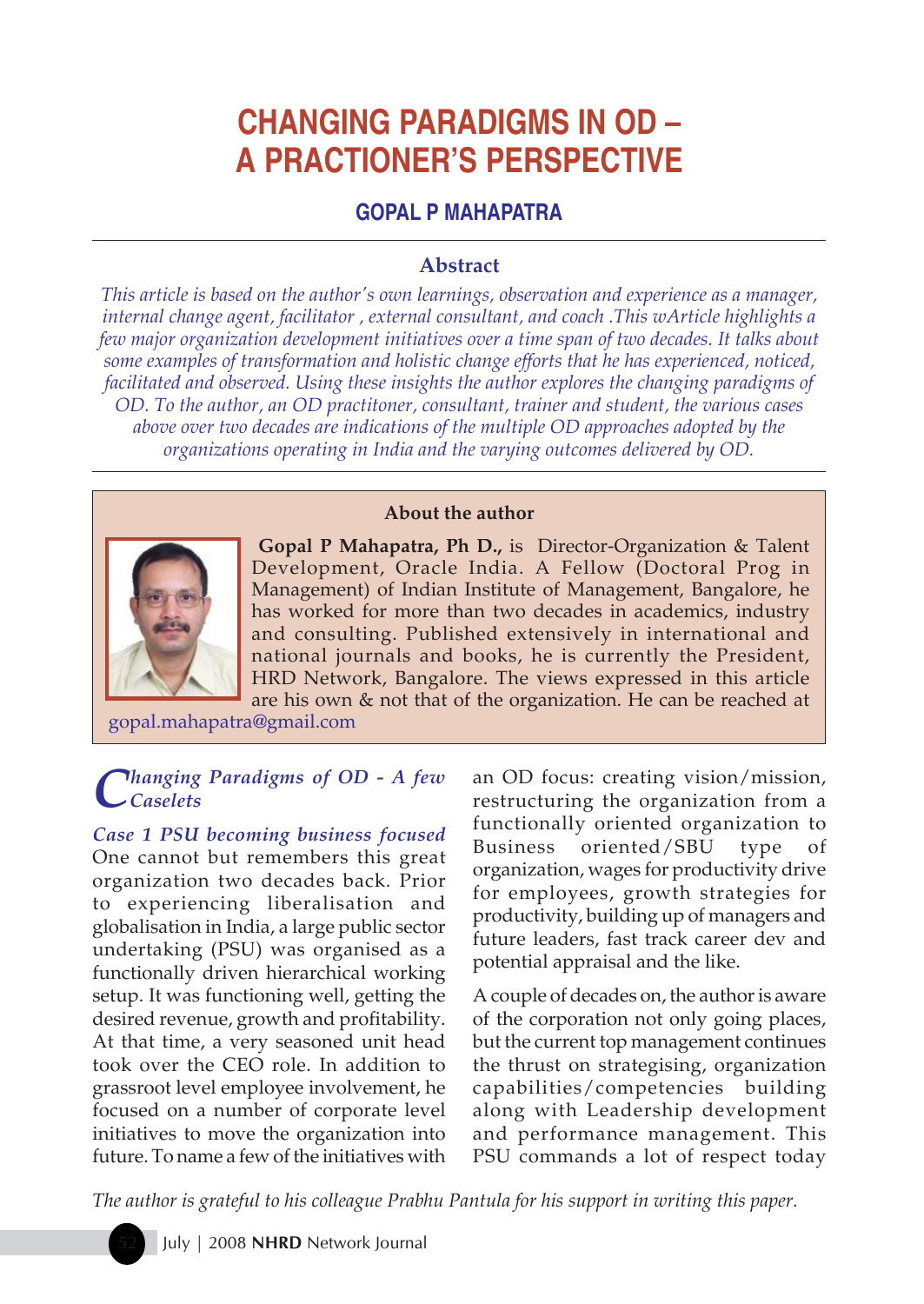in India for its technological, professional excellence with progressive business practices.

In summary, the case of a proactive organization, able to foresee change and steer ahead.

# *Case 2 Enabling civil servants for future*

As faculty member in a reputed business school, the author had the opportunity of handling HRD sessions for some of the top and senior civil servants of the country. Two decades back, this initiative by a progressive political leader to initiate a move to build the civil servants for the current and future roles ahead of globalisation is noteworthy.

Government machinery reorienting the civil servants (IAS Group A services training in HR) is a journey that continues on the lines of Kennedy Public Administration. The author remembers a politician almost in the stature of a statesman who took the initiative in the early 80's of the last century. Those days Indian bureaucracy was evolving still and possibly the statesman politician felt the need for recalibrating these set of highly talented civil servants to take on intense general competency enhancement as well function specific e.g. HRD, public administration, finance type of courses.

These courses were delivered at the leading B-schools, the civil servants came, stayed, did pre work, classroom sessions and used instruments, cases, text books etc to reorient themselves. The author, who was a faculty member of HRD in a leading business school, saw this as a major capability, culture building and transformational effort by the central government of India to prepare the civil servants to the globalization ahead. Prior to that, it was the privilege of a select few civil servants to go on a fellowship to USA, UK Canada and do a two-year course.

Realising the value, it is observed that in India many B-schools, specially, IIM Bangalore, has opened a centre for public policy to foster and build on the strengthening the service, which to the author is like strengthening the backbone of the nation.

## *Case3 A multinational proactively redefining its way of working for changing times*

Initiating change when the organization is doing well is quite a challenge. The author clearly remembers the case of a multinational company (MNC) proactively redefining its way of working for far ahead of changing times.

This MNC has been in India for more than four decades and was known for its management practices including employee relations, work culture, occupational health, safety etc.

A new CEO, who was a functional expert, took over the mantle of leadership. He was a radical thinker and known for his aggressive approach. In the yearly management retreat, he and the top management team evolved a couple of focus areas to take the organization forward.

Though it was a cost-focused company and was doing well, the CEO drove the quality route to take the organization to the next level of national and global competitiveness.

The CEOs adopted a multipronged OD approach the components for which are elaborated below:

- I. Creating a special steering committee to lead the initiative
- II. Launching it as an integrated Organization Development journey without naming it so; through initiatives like: TQM, ISO, IT Enterprise Enabling (through Oracle), HRD and corporate communication.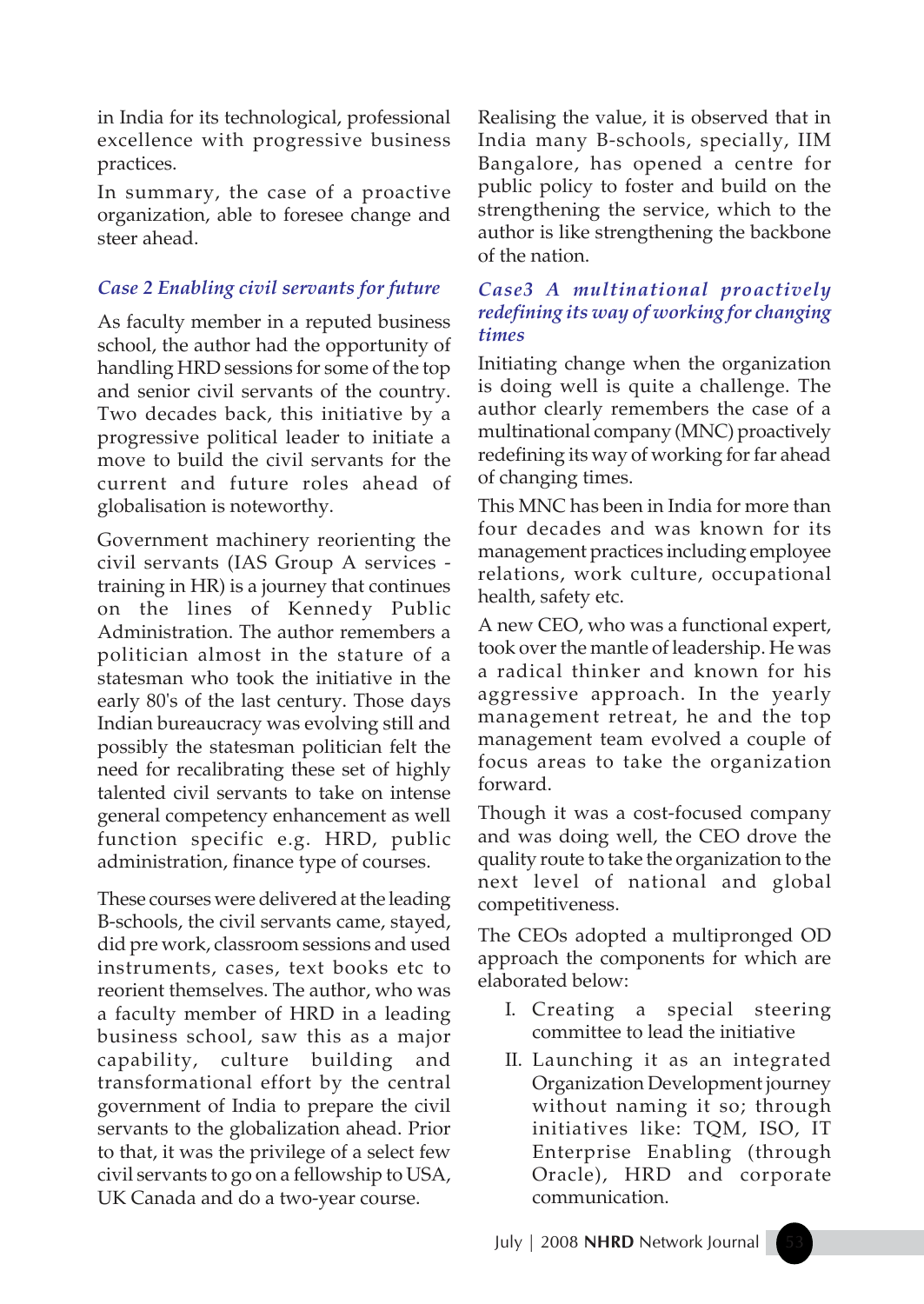III. Involving internal change sponsors, enablers, facilitators at multiple levels of the organization with the required inputs and support of leading management, quality, HRD, IT and related consulting firms and institutions.

It may be worthwhile elaborating a couple of specific programmes, which resulted in long-term capability enhancement and also lead to culture change.

- a. Employee satisfaction and organization health survey across all the units of the organization
- b. Dept purpose analysis and quality improvement programmes (QIPs)
- c. TQM Facilitator and Awareness Programme

The author is aware that more than 60% of the managers and executives who played a leading as well as active role in the TQM and related initiatives are today holding prominent leadership positions *in strategic mgt, general management, HR and quality.* The entire journey appears to have sharpened their employee involvement, quality, and change managementorientation capabilities visibly.

In addition, the author is clearly aware that this organization, prevented obsolescence, brought in multiple changes leading to energy and enthusiasm in the organization at all levels, indicating signs of enhanced organizational effectiveness (OE).

#### *Case 4 A pioneer service organization becoming more customer and growth focused*

In the early years of liberalisation, there was a large family managed group, with a young and dynamic CEO. The young leader wanted to make a difference to his organization.

This he did, in a span of 7 years or so, evolving in the process a very empowered and value oriented organization in the service sector. The author could clearly remember the pioneering efforts by the second-generation entrepreneur along with a professional MD and senior management team.

The process was initiated with a HR audit at the corporate and the units to prepare the organization for its journey into the future to TQM. What evolved are the organization's shared vision, mission and the various strategies to drive them.

Multiple management initiatives that were successfully evolved, discussed and executed were: Long-term strategy, customer satisfaction surveys, and employee satisfaction surveys. In addition, the senior management created a brand communication document.

On people front, progressive HR policies, flat organization, employee involvement, organization day, family day, unionless organization symbolised by direct relations, high focus on safety, were put in place.

What's still remembered today by many professionals is the talent pipeline developed through graduate diploma/ engineer and management trainees, who grew up to be the subsequent engineers, managers and top executives of the company. Very futuristic training, projects, assignments, progressives, performance planning dev systems, job rotations etc helped establish the company's image as the best place to be though size wise, it was very small indeed.

What followed after very successful operation of the organization was the divestment of the shares by the promoter to an MNC.

Initiating management activities far ahead of time and making an integrated plan that is realistic for business operations can help in creating a great global enterprise.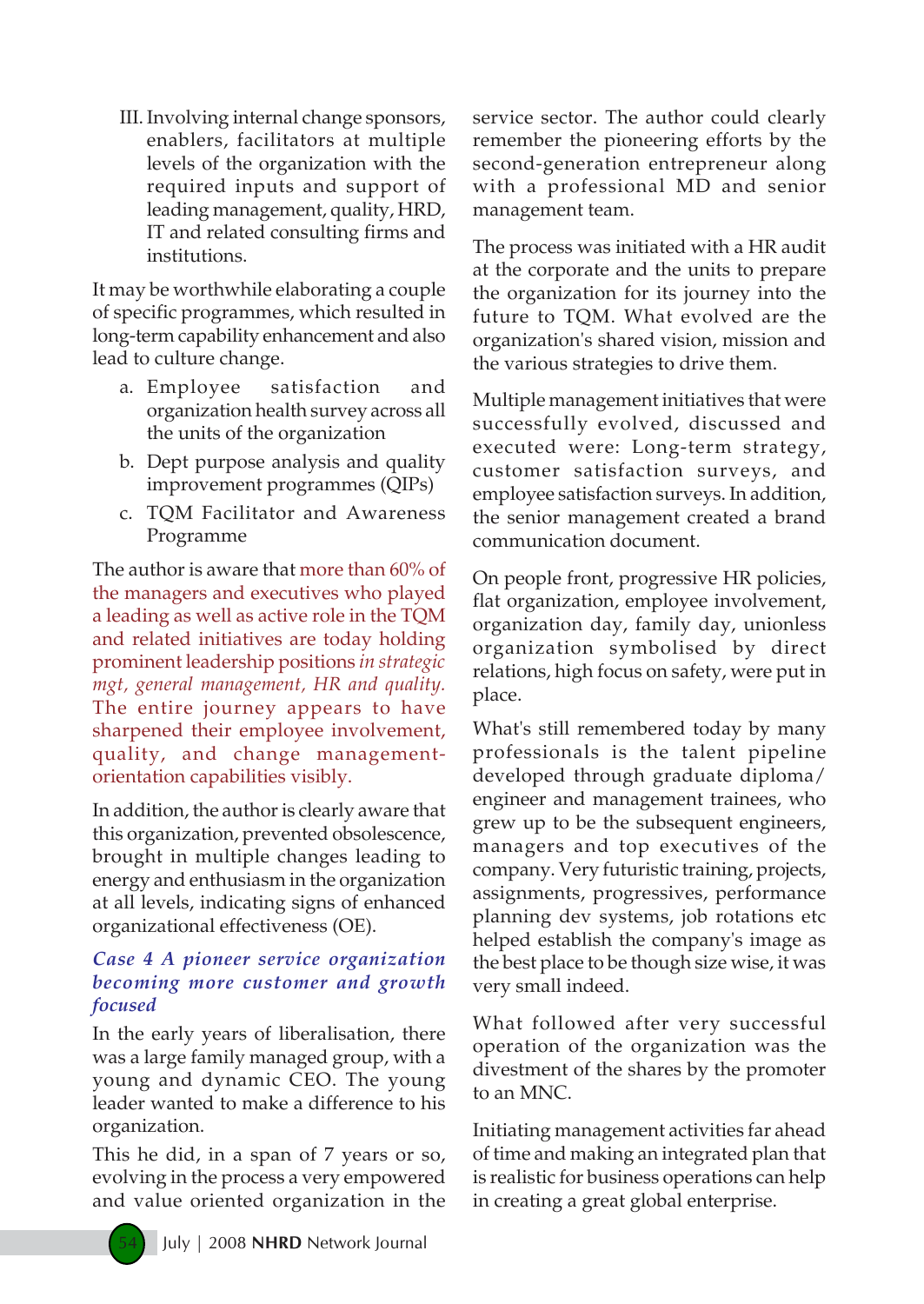#### *Case 5 A Consumer durables company exploring multiple interventions*

The case in psoint is that of a consumer durables company. Beginning small as a technical entrepreneur with high nationalistic/patriotic values manufacturing equipments for limited use, this company grew up in a decade or so to be a very large consumer durables organization with multiple manufacturing units and large employee strength.

The company in its second phase of growth took multiple interventions; which are given below:

## *A. Customer service focus*

- a) Focused on building and strengthening the customer service organization, separate from the product manufacturing organization
- b) Carefully built a national organization with multiple branches.
- c) Developed a very good service team, trained them up and built up a franchisee organization at remote places where branches were not there.
- d) Appointing key employees, building team with high quality and service orientation ensured the brand and product went further in the value chain
- e) Continuous training and retraining of the highly technical staff which was the benchmark of the industry

## **B. Strengthening the marketing organization and brand**

The homegrown brand in an evolving economy in India during early years of liberalisation was a great experience. Focused brand building furthered this.

The organization though was strong in sales, market research and marketing areas and commanded respect. But as the organization was growing further, some bottlenecks in growth and breakthrough were perceived. Hence, the organization with the help of Head HR did a major consulting on the marketing organization by engaging a leading mgt consultant. Outcome was a more de-layered market driven organization - from a central marketing organization (CMO) to a regional and branch office organization. This structure was provided strong support from the CMO in terms of product management, service delivery, market research, brand building, supply chain management, benchmarking, etc. The author also has observed strong brand building and recall during the decade.

# *C. Strengthening the manufacturing and key components availability*

A great company in consumer marketing also needs good products too. The top management was tech savvy and heavily invested in state-of-the-art manufacturing facilities. There were matching investments in manufacturing technology, and innovation. This got supplemented by tech mgt, R&D, innovation, collaborations, JIT, Kanban and many more progressive technologies with internal team and supplementing it with TQM JIT, Alkaline.

# *D. Building up the culture and leadership pipeline*

For strengthening the culture and people management, this organization invested heavily in attracting and retaining some of the top talent with rich technical and managerial competence.

In addition to investment in the service management, the organization also invested heavily in the areas of culture and competencies dev; e.g. areas of leadership development with help of internal infrastructure, tie up with premier B-schools including Indian Institute of Management, TAPMI and other tier II B-schools.

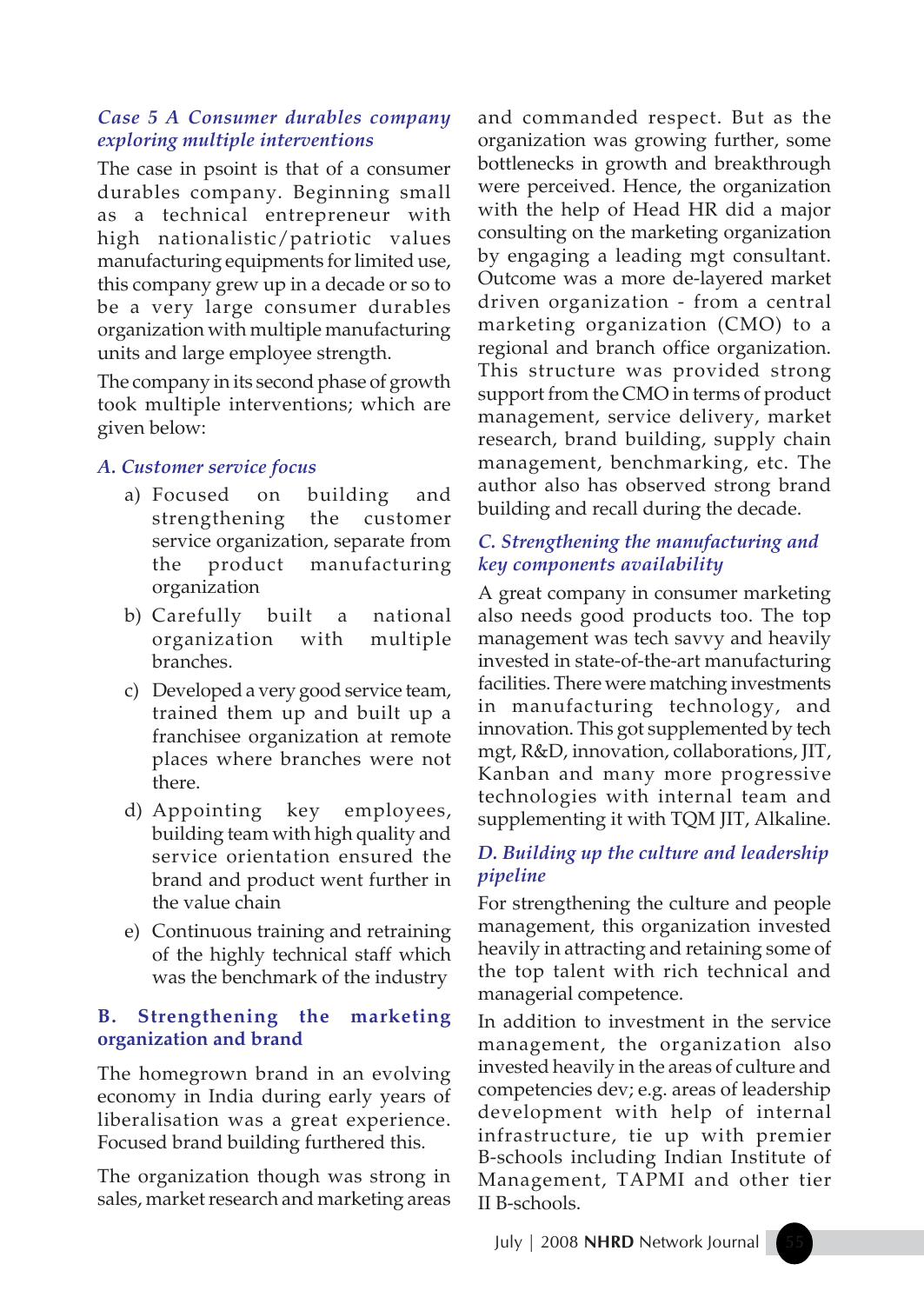To strengthen leadership by assessment and focused development, assessment and development centre (ADC) was organised at the senior, middle, and junior management levels.

Focused performance management, BPR and R&D capability building through concurrent engineering, patenting and IPR initiatives took place to strengthen organizations capability to prepare for the future.

Focused competencies building also happened at the regional and branch level of the marketing setup as well as unit level for the manufacturing setup. The unit management took ownership of selfdevelopment of workmen, engineers, and staff.

#### *E. Sustained top management commitment but the decline*

There was sustained commitment, demonstrated by the top management as demonstrated by interest, investments; time, resources as well as periodic review.

Though the growth was noticeable for more than a decade, since the new millennium, the company appears to have gone through reversal of fortune on most fronts including growth, marketing, manufacturing and people management. From an organization enviable for most consumer and marketing organization it has almost reached the status of no-existence leaving the question of 'sustainability' for the OD professionals.

## *Case 6 A large ITES builds further …*

In the early years of liberalization, a set of entrepreneurs set up an IT Enabled Services (ITES) organization in India. Though the promoters initially were involved in management, later on took the help of a team of the senior consultant/ organization in multiple interventions; some of them include:

**ï** 360-degree feedback, followed up with vision, team building and managerial capability building

- **ï** Top management team continued with employee engagement followed by coaching
- Fun at work continued with the patronage of leaders with high engagement

To the author it indicated, all the above helped in taking the organization forward in spite of competitiveness and rebuilding up of the organization in to future

## *Case 7 Help in enabling health services organization*

Another case in point was a large healthcare organization. The second generation entrepreneur having the vision of making the organization global, invested heavily in acquiring and nurturing top talent from leading MNCs, performance management systems strengthening as well as undertaking the following OD/HR initiatives like: HRD audit, post audit action plans, competency mapping for employees including assessment and development centres as well as scaling up the number of health service business units across the country.

The organization has experienced multiple growths in revenue, employee numbers, and other business and customer service parameters; indicating focused OD efforts can lead to growth and sustainability as well.

#### *Case 8 Post BPR & follow-up activitiess*

The last case in point is that of a leading automobile accessories manufacturer in the early parts of the millennium. Though third-generation entrepreneurs were running it, as part of an old family-managed business, they had recruited some of the top managers from other organizations. A professional top management initiated BPR to enhance global competitiveness and take